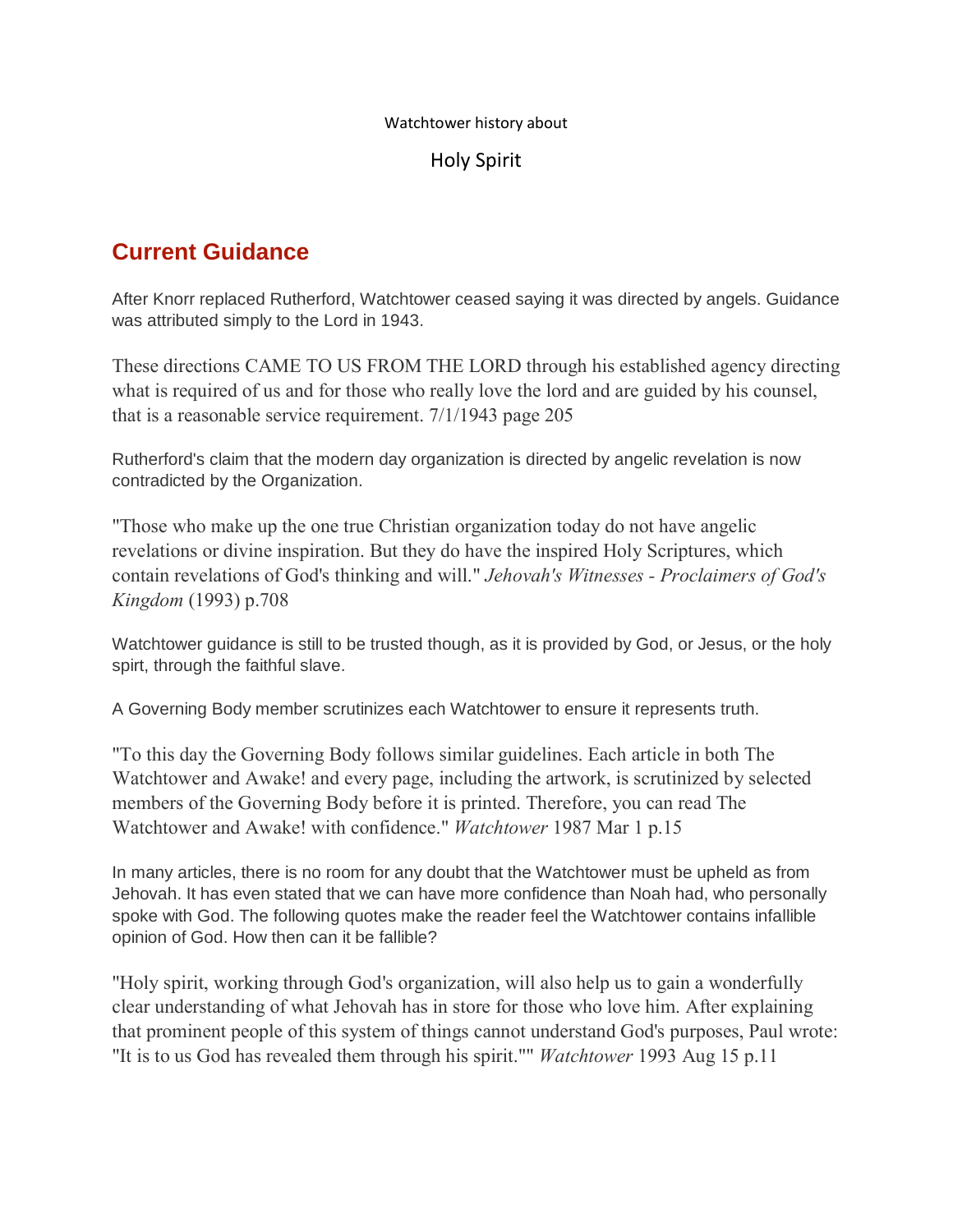"… spiritual food provided by God through the faithful slave." *Watchtower* 1992 Nov 15 p.20

"Christ used his authority by actively leading his congregation on earth. He did this by means of the holy spirit, the angels, and the governing body made up of the 12 apostles and the elders of the Jerusalem congregation. Jesus stated that he would be with his disciples right up to the conclusion of the system of things, where we now are. In the following article, we will see how **he is still the active Head** of the Christian congregation and how **he is leading his "sheep"** today." *Watchtower* 1987 Aug 1 p.15

"Today, Jehovah provides instruction by means of "the faithful steward." (Luke 12:42)" *Pay Attention to Yourself and to All The Flock* p.13

"MARKING A CENTURY OF DIVINE DIRECTION - By the year 1970 a century had passed since Charles Taze Russell and a few associates began meeting for earnest, prayerful study of the Scriptures. Through all those decades, Jehovah's servants had enjoyed spiritual enlightenment and divine direction." *Yearbook* 1975 p.245

"The point is that Christians have implicit trust in their heavenly Father; they do not question what he tells them through his written Word and organization. Things work out well for those who in this trusting way go along with God's way of doing things. For example, Jehovah through his organization has for years warned his people of the harmful effects of using tobacco, and those who heeded this advice were benefited both physically and spiritually." *Watchtower* 1974 Jul 15 p.441

"Those who believe that God uses The Watchtower as a means of communicating to his people, or of calling attention to his prophecies, should study The Watchtower with thankfulness of heart and give Jehovah God and Christ Jesus all the honor and credit and give neither honor nor credit to any man." *Watchtower* 1942 Jan 1 p.5

"As to Noah, the Christian now has much more upon which to base his faith than Noah had (so far as the Scriptures reveal) upon which to base his faith in a coming deluge." *Watchtower* 1923 Apr 1 p.106

# **Appointments to Positions of Authority**

Holy Spirit is said to be directly involved in appointments.

"Elders, for instance, are appointed by holy spirit. (Acts 20:28) But not all spirit-anointed ones serve as overseers in the congregation. What are we to conclude from this? Simply that God's spirit operates in different ways on members of the congregation." *Watchtower* 2011 Dec 15 p.25

"First, holy spirit moved the Bible writers to record the qualifications for elders and ministerial servants. ... Second, those recommending and making such appointments specifically pray for Jehovah's spirit to direct them as they review whether a brother meets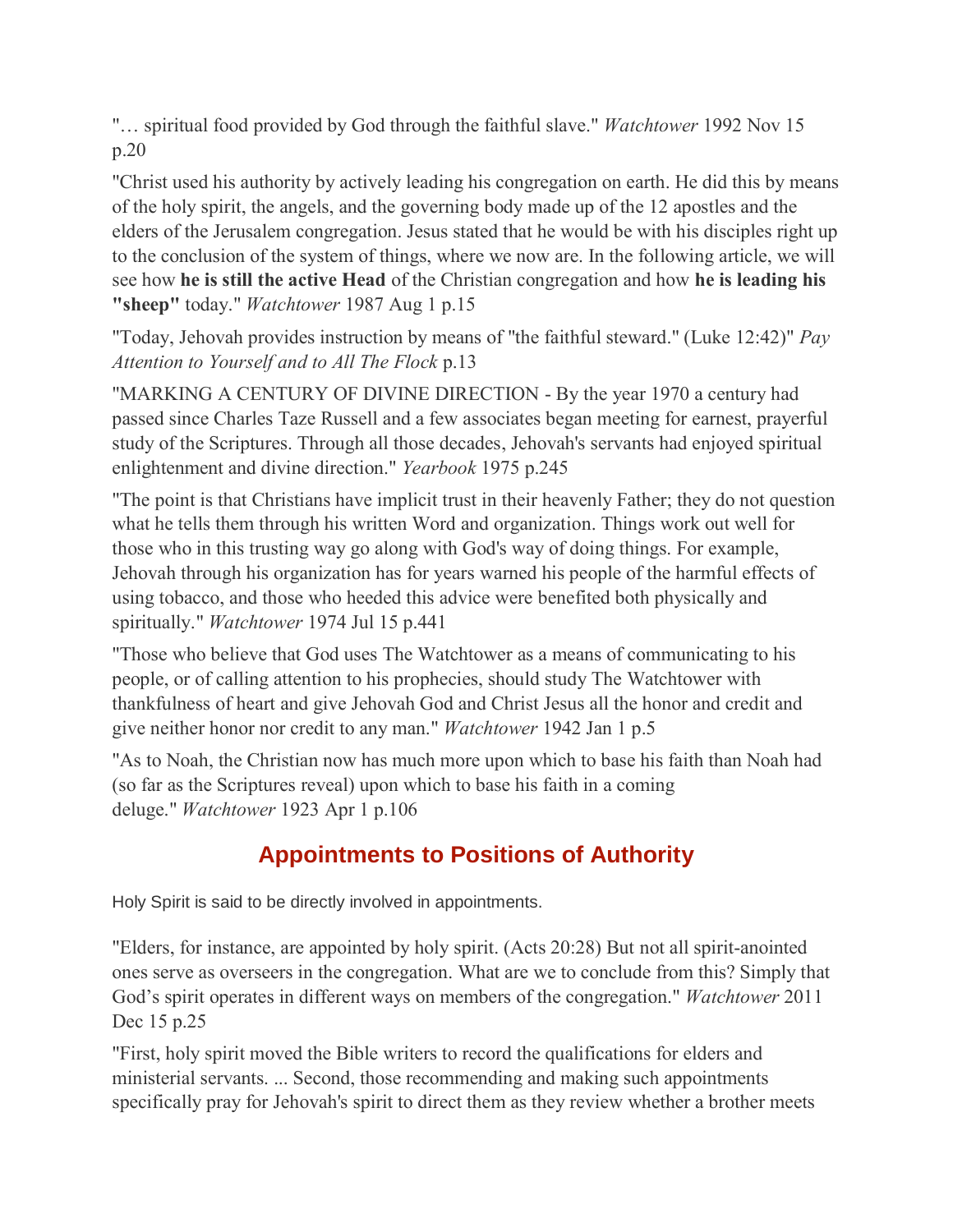the Scriptural requirements to a reasonable degree. Third, the individual being recommended needs to display the fruitage of God's holy spirit in his own life. (Gal. 5:22, 23) So God's spirit is involved in all aspects of the appointment process." *Watchtower* 2014 Nov 15 p.28

Holy Spirit receives the credit for appointing people to "privileges" within the congregation. For instance, the appointment of an elder is at the recommendation of the body of elders and put before the Circuit Overseer who "prayerfully considers the recommendations" (*Watchtower* 2014 Nov 15 p.29).

"Our Leader uses this Governing Body to appoint qualified men - whether spirit-anointed or not - as elders in the local congregations. In this regard, the holy spirit, which Jehovah has given Jesus authority to employ, plays a pivotal role. (Acts 2:32, 33) First of all, these overseers must meet the requirements set out in God's Word, which was inspired by holy spirit. (1 Timothy 3:1-7; Titus 1:5-9; 2 Peter 1:20, 21) The recommendations and appointments are made after prayer and under the guidance of the holy spirit. Additionally, the individuals appointed give evidence of producing the fruitage of that spirit. How reassuring to know that Jesus Christ provides leadership to his disciples today through the Governing Body, the holy spirit, and the angels!" *Watchtower* 2002 Mar 15 p.14

"There is another factor that indicates how the holy spirit operates in the recommendation and appointment of overseers. Jesus said that 'the Father in heaven gives holy spirit to those asking him.' (Luke 11:13) So when the elders in the local congregation meet to recommend men for congregational responsibility, they pray for God's spirit to guide them. They base their recommendations on what is stated in God's inspired Word, and holy spirit enables them to discern whether an individual being considered for appointment meets the Scriptural requirements." *Watchtower* 2001 Jan 15 p.14

"Under the direction of the holy spirit, Branch Committees recommend mature, spiritual men to serve as circuit and district overseers. After being appointed directly by the Governing Body, they serve as traveling overseers. Traveling overseers submit reports to the branch office. With the **help of the holy spirit and the inspired Scriptures**." *Watchtower* 1990 Mar 15 p.20

"We are living also in the time of final fulfillment of the prophecy to which the apostle Peter referred on the day of Pentecost (Joel 2:28, 29, AS; Acts 2:16-18) We should therefore expect the spirit's activity to include appointing overseers. In consideration of the spirit's fruitage produced by the candidate and in harmony with the written requirements set out in the Holy Scriptures written by men under the operation of the holy spirit, the governing body acts, being itself moved by the holy spirit for which it prays to God that it may guide the governing body. So today as well as in Paul's day it may be said that the holy spirit appoints overseers over the flock of God that he purchased "with the blood of his own Son."" *Watchtower* 1958 Jan 15 p.45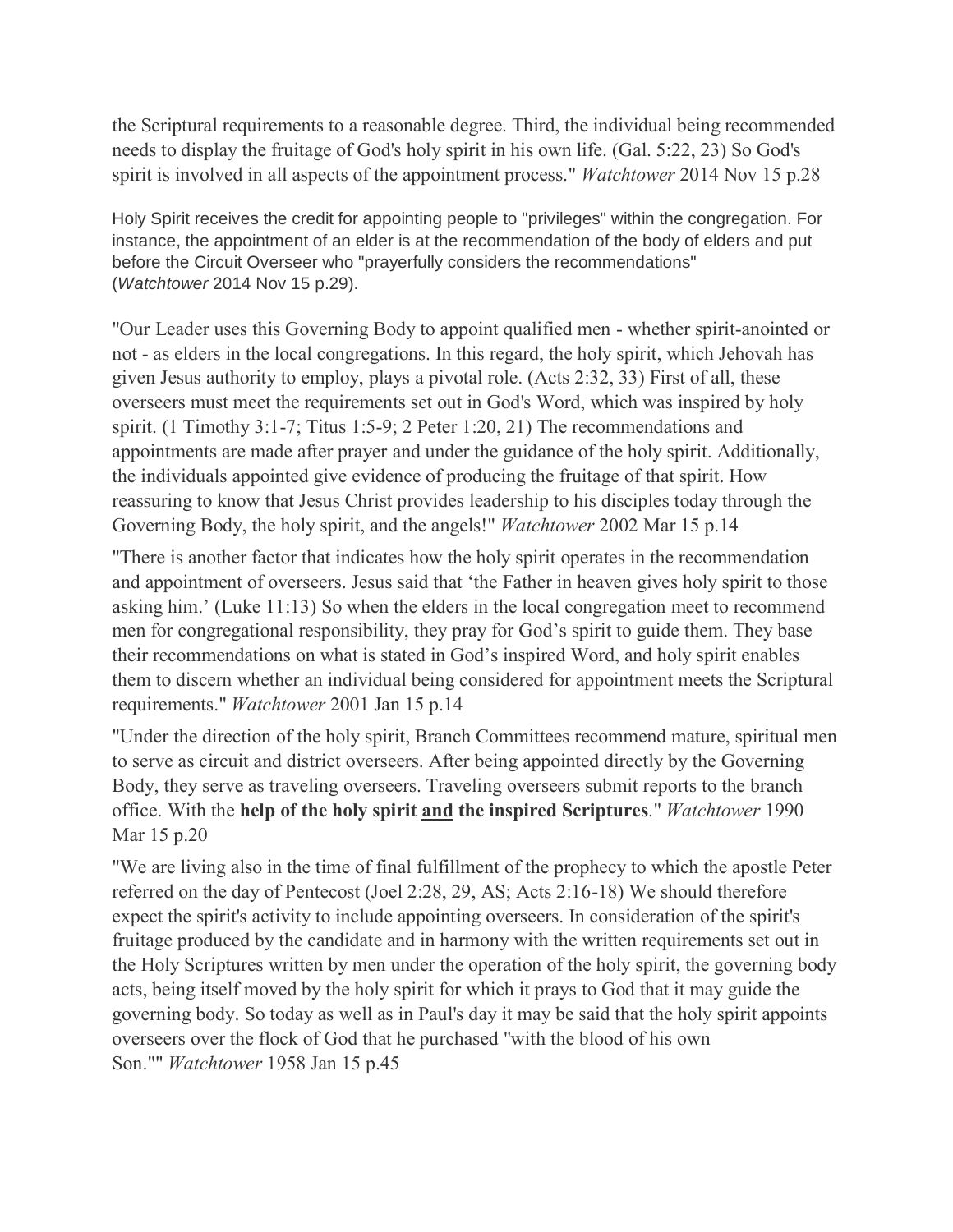If Holy Spirit is involved, then any elder who is sinning will be revealed and not appointed. Yet, part of the process prior to announcing the appointment of a brother is to ask him:

"Is there anything from your past, even before baptism, or in your personal or family life that disqualifies you or that would prevent you from accepting this appointment? Is there any reason why your appointment should not be announced to the congregation?" *Shepherd the Flock of God* p.35

This question nullifies the claim of supernatural guidance. Despite asking for God's holy spirit to assist with the recommendation, the elders need to ask the person in order to find out of any wrongdoing that disqualifies them.

When I was 19, my father who was the Presiding Overseer, said I was going to be announced as a Ministerial Servant at the meeting that night. He asked if there was any reason for which I would not qualify as a Servant. I had no idea that they had been considering me. I was in shock, as there were things I was doing that meant I should not take the position, but I was too embarrassed to tell my father I did not qualify. It took away from the joy of the appointment as I felt incredibly guilt when I was announced.

Real life examples bring the theory of spirit directed appointments face-to-face with reality. I personally know numerous examples of brothers appointed as elders and ministerial servants whilst breaking committing fornication, adultery and homosexuality, some for in excess of 20 years, proof the Holy Spirit is not involved in appointments, disfellowshipping and reinstatement.

Some high profile cases have been amongst the Governing Body themselves, brothers said to be chosen by Jehovah.

"This appeared in the issues of June 1 and 15 and proved conclusively that Jehovah's organization must henceforth be guided and directed by Jehovah's spirit through the visible governing body made up of those servants whom Jehovah himself would appoint." *Watchtower* 1965 Jun 1 p.352

During the 1980's three members of the Governing Body stepped down. Raymond Franz resigned in 1980, concluding that the Watchtower did not represent true Christianity. Ewart C. Chitty resigned in 1980. The *Yearbook* 1980 p.258 simply stated, "In the past year Ewart C. Chitty resigned, so that at present there are 17 members of this body." This was not due to apostasy, but for homosexual conduct prior to his appointment to the Governing Body.

In 1984, Leo Greenlees resigned. Though there was no written statement, the following breakfast announcement occurred at Brooklyn Bethel.

"This is to inform the bethel family that Leo Greenless is no longer a member of the bethel family and the matter is closed.["](https://jwfacts.com/watchtower/directed-by-holy-spirit.php#fn3)<sup>3</sup>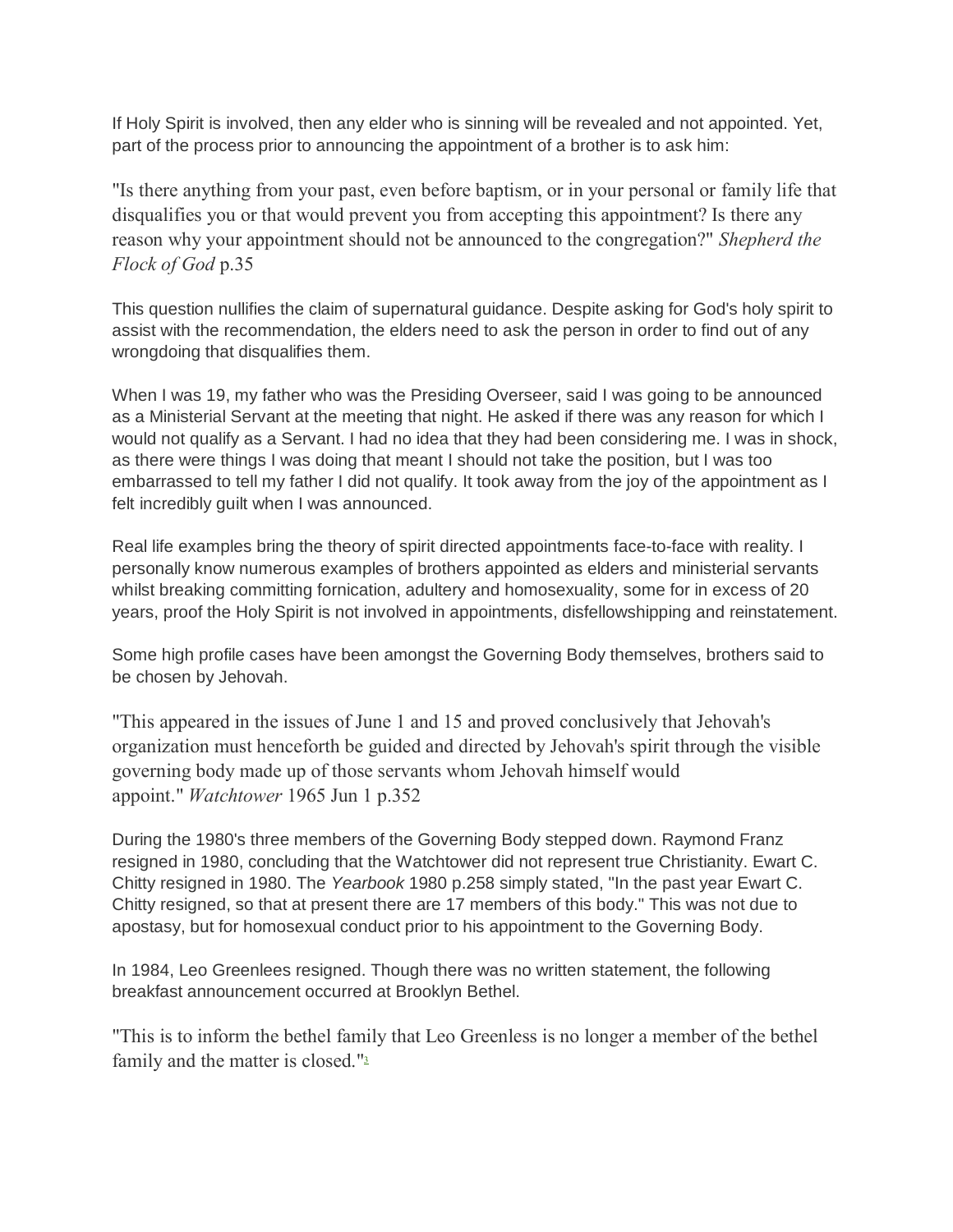This too was for homosexual conduct prior to his appointment, and a result of accusations against Greenlees from Mark Palo. A vague indication of what this was for appeared in the **Watchtower** 

"Shocking as it is, even some who have been prominent in Jehovah's organization have succumbed to immoral practices, including homosexuality, wife swapping, and child molesting." *Watchtower* 1986 Jan 1 p.13

It would seem unlikely that "Jehovah himself" appointed people to the most important position in his earthly organization when they had engaged in such wrongdoing prior to their appointment.

### **Disfellowshipping**

Wrongdoers are said to be disfellowshipped under the guidance of holy spirit. A judicial committee of generally 3 elders will determine the matter after a prayer for the guidance of God's spirit.

"The judicial hearing should be opened with prayer with the accused present. The judicial committee should fee free to seek Jehovah's wisdom through prayer at any time during their private deliberations." *Shepherd the Flock of God* p.89

Disfellowshipping is claimed to include the direction of angels.

"In addition, Jehovah's angels can maneuver matters so that any who cause others to stumble are removed from among Jehovah's people." *Watchtower* 2007 Mar 1 p.24

If Holy Spirit is involved, people will always be disfellowshipped justly. There will be a revealing of sinners, just as Joshua discovered Achan's theft at the direction of Jehovah.

Despite claims of guidance, the Elder's Book provides a procedure for when the elders are in disagreement over a persons guilt, with a majority decision being upheld.

"Generally, those serving on a judicial committee should endeavour to be unanimous in their decisions. Any difference of opinion can usually be resolved by discussing matters thoroughly as a judicial committee, researching the Scriptures and Chrisitian publications, praying for wisdom and direction, and even consulting with an experienced elder outside the congregation. However, if the committee is unable to reach a unanimous conclusion, the minority should give support to the decision reached by the majority. " *Shepherd the Flock of God* p.95

This is an admission that elders are not guided after all, but simply presenting their personal opinions.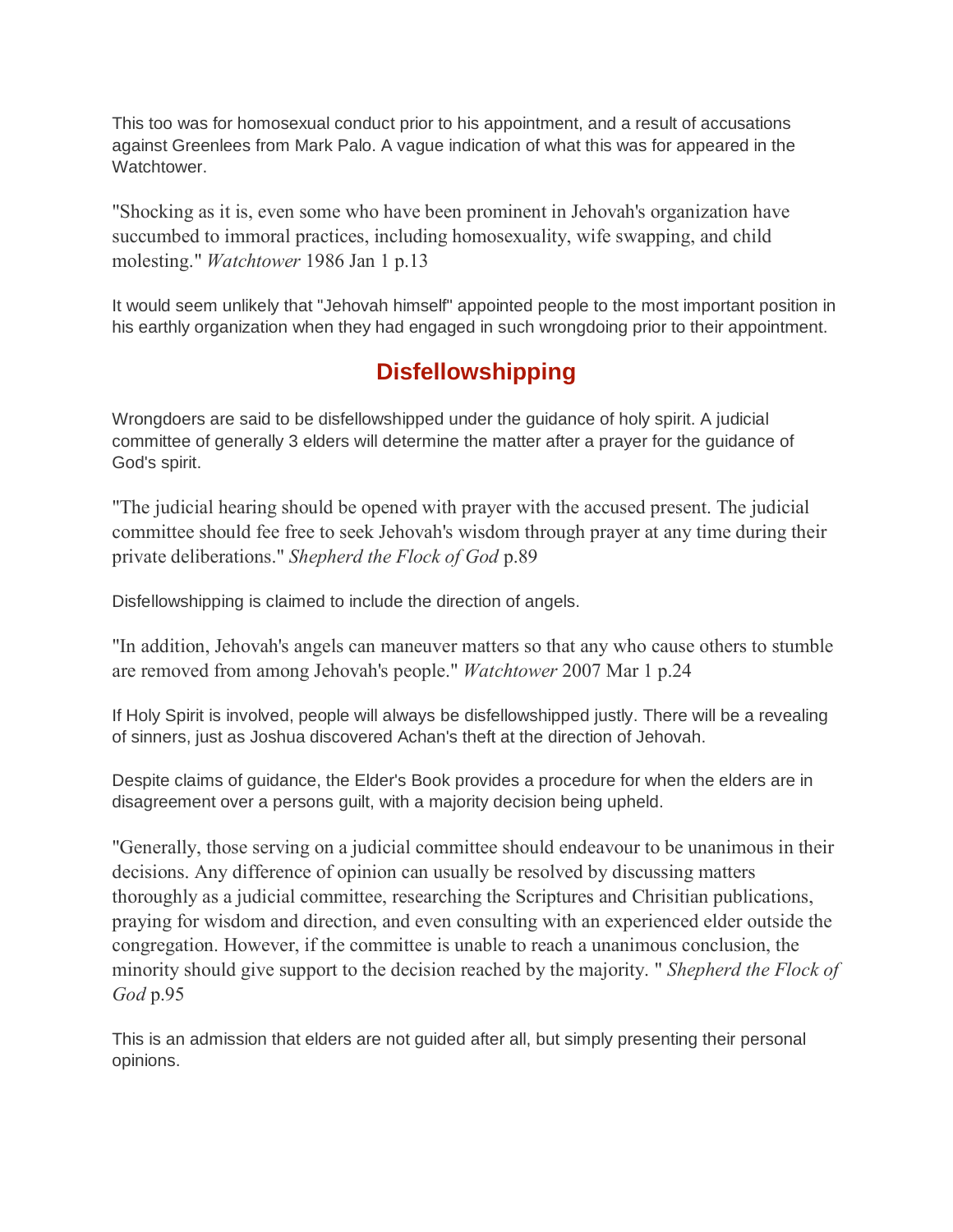The procedure to disfellowship a person also includes an appeal process. This two is an indication that Watchtower knows the decisions are not directed, nor can be trusted. If it was, then the decision of the first group of elders would always be correct.

The converse example is the reinstatement of wrongdoers persisting in their sins. Disfellowshipped people who view the Watchtower Society as a cult have formulated their return via internet chat rooms and been reinstated, solely so they can continue to associate freely with family members, or as an attempt to help them leave the Watchtower Society[.](https://jwfacts.com/watchtower/directed-by-holy-spirit.php#fn2)<sup>2</sup>

# **Two-thirds Majority**

Decisions in the first century are said to have been *unanimous*.

"At a meeting that was convened, some apparently argued in favor of circumcision, while others presented the opposing view. ... After hearing all the pertinent testimony, the governing body **unanimously agreed** that there was no need for Gentile Christians to get circumcised and come under the Mosaic Law." *Watchtower* 2003 Mar 15 p. 22

The Governing Body today only needs a 2/3 majority to establish a new doctrine.

"At a session three weeks later, April 30 [1975], President Knorr surprised us by making a motion that henceforth all matters be decided by a two-thirds vote of the active membership." *Crisis of Conscience* (Commentary Press Fourth Edition 2004) Ray Franz p.85

"A major factor in Governing Body decisions was the two-thirds majority rule. This produced some strange effects at times. The rule was that a two-thirds majority (of the total active membership) was needed to carry a motion. I personally appreciated the opportunity this allowed for a member to vote differently from the majority or simply to abstain without feeling that he was, in effect, exercising "veto power." On minor matters, even when not in complete agreement, I generally voted with the majority. But when issues came up that genuinely affected my conscience I frequently found myself in the minority - seldom alone, but often with only one, two or three other members expressing conscientious objections by not voting for the motion." Ibid p.115

"Consider what might happen because of the two-thirds majority rule: If out of fourteen members present, nine favoured removing the disfellowshipping offense "label" and only five favoured retaining it, the majority was not sufficient to change the disfellowshipping label. Though a clear majority, the nine were not a *two-thirds* majority. (Even if there were ten of them favouring change this was still not enough, for though they would be two-thirds majority of the fourteen present, the rule was two-thirds majority of the *total active membership*, which during much of the time was seventeen.) " Ibid p.116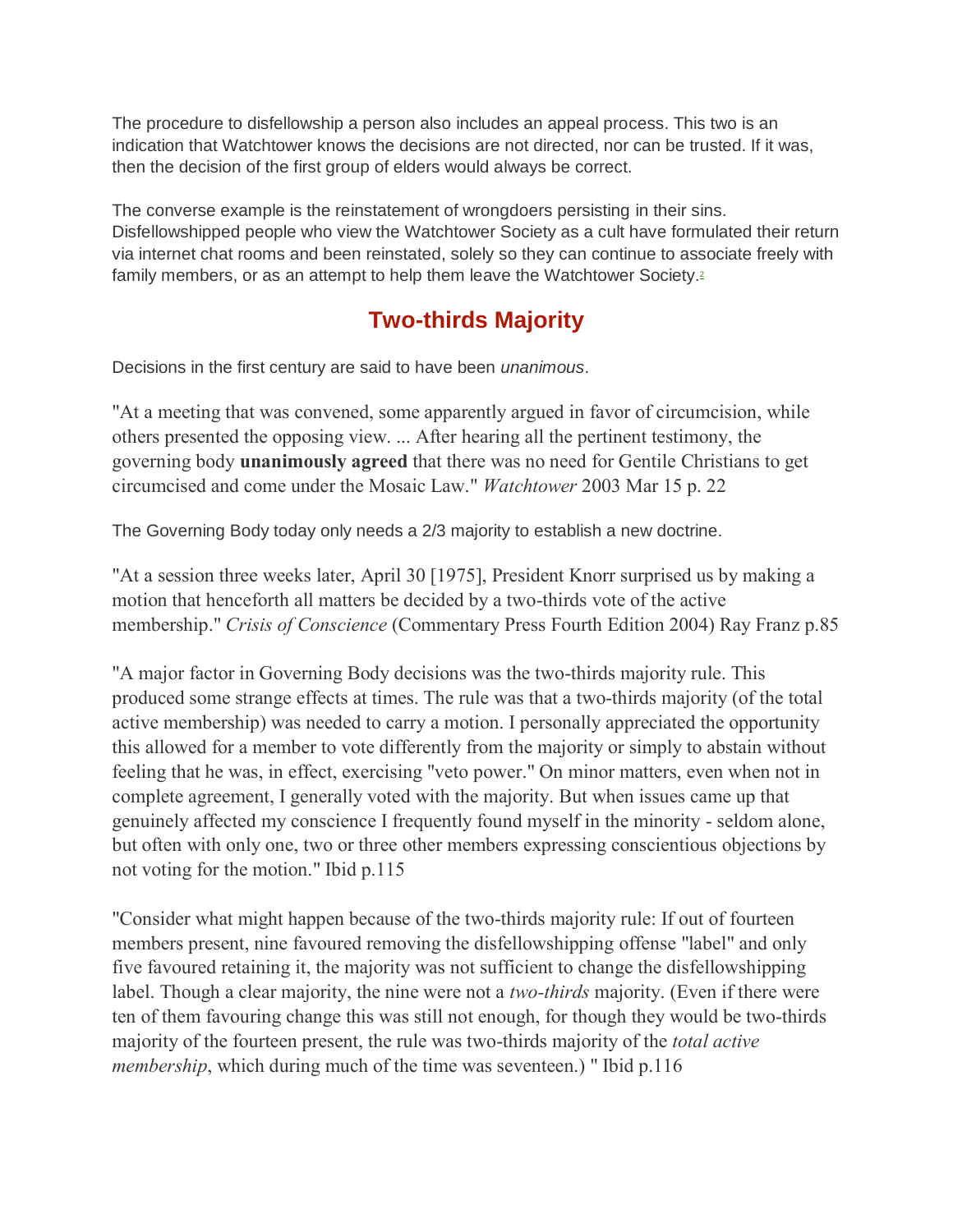See also *In Search of Christian Freedom* (Commentary Press Fourth Edition 2002) Ray Franz pp.268-269 - [Click here for scan](https://jwfacts.com/images/two-third-majority.pdf)

If some members of the Body vote for a change, and some against, which are the ones not being directed by God? This helps explain why doctrine can change over time, as the composition of the Governing Body changes. Doctrinal changes are not Jehovah's new light, but rather the result of new Governing Body members having different opinions to those that they replaced.

#### **Conclusion**

Watchtower states that only Jehovah's Witnesses receive holy spirit.

More than that, for one to receive holy spirit he must also be in touch with God's

channel of communication. Just as in the days of Jesus and the apostles receiving of holy spirit was dependent upon contact with God's channel of communication, his earthly representatives, so also today. The facts show that that channel is found with the New World society of Jehovah's witnesses.—Acts 19:1-7.

*Watchtower* [1962 Apr 1 p.215](https://jwfacts.com/pdf/watchtower-1962-april-1-page-215-holy-spirit.pdf)

The Governing Body makes strong claims that holy spirit guides it to interpret the Bible correctly and to appoint men.

"[A mature Christian] has complete confidence in the truth as it is **revealed** by Jehovah God through his Son, Jesus Christ, and "the faithful and discreet slave." *Watchtower* 2001 Aug 1 p.14

Claiming Jehovah reveals truth through the Slave is a direct proclamation of inspiration.

In total contradiction, the Governing Body says Holy Spirit does not direct the Organization to have *infallible* interpretation of Scripture. Accuracy is no longer necessary for God, even though it was in Bible times. If Truth can morph in an ongoing manner, why the importance of following these leaders and not the leaders of another similarly unguided Organization? It is illogical to demand total obedience, claim its guidelines are to be followed as "the voice of God", yet admit mistakes.

Watchtower publications clearly state that Jehovah directed:

• Imperfect people to infallibly write the Bible